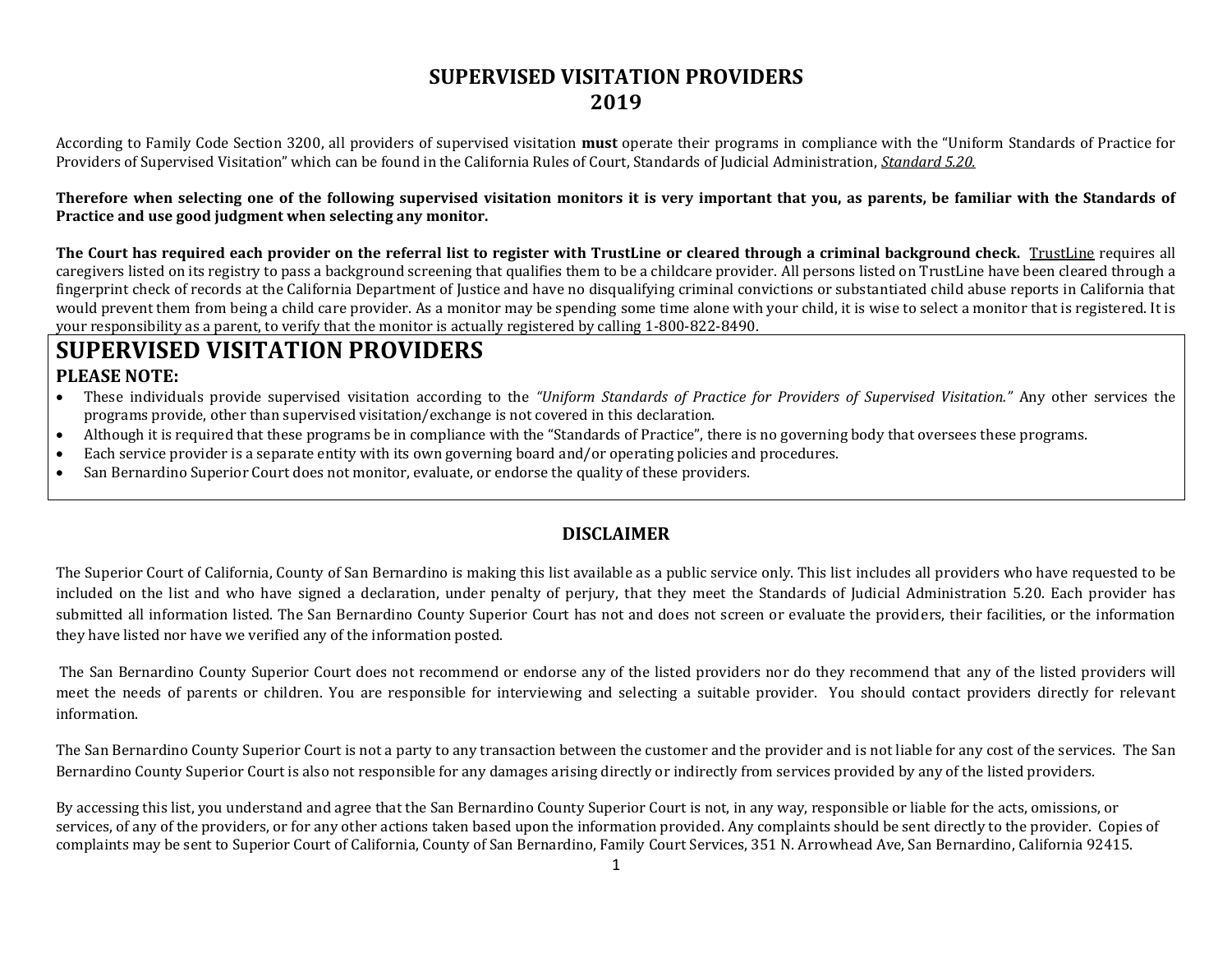# **San Bernardino, Riverside, Orange & Los Angeles County Providers**

| <b>Name of Provider</b>                                                                                                    | <b>Type of Service</b><br><b>Provided</b>                                                                                                                                                    | Geographical<br>Location(s)<br><b>Served</b>                                            | <b>Intake</b><br>$\boldsymbol{\&}$<br><b>Hourly</b><br><b>Fees</b> | <b>Registered</b><br>With<br><b>TrustLine</b> | <b>Additional</b><br><b>Information</b><br>Areas of Specialty,<br>Certifications,<br>Language |
|----------------------------------------------------------------------------------------------------------------------------|----------------------------------------------------------------------------------------------------------------------------------------------------------------------------------------------|-----------------------------------------------------------------------------------------|--------------------------------------------------------------------|-----------------------------------------------|-----------------------------------------------------------------------------------------------|
| A 1 Supervised Child Visitation<br>(888) 557-5856<br>Email: a1cvams@gmail.com<br>Website: www.a1cvams.com                  | *Supervised visitation<br>*Supervised exchanges<br>*Telephone monitoring<br>*Off-site & on-site<br>visitation<br>*Overnight visits                                                           | San Bernardino County                                                                   | Sliding scale:<br>need proof of<br>income to<br>determine          | Yes                                           | Liability Insurance                                                                           |
| <b>A Safe Haven</b><br>$(951) - 538 - 1238$<br>Email: bambee777762@gmail.com                                               | *Supervised visitation<br><i>*Exchanges</i><br>*Supervised exchanges<br>*Phone Visitation<br>*Off-site & on-site<br>visitation<br>*Overnight visits<br>*Travel & Extended<br>Visits arranged | San Bernardino County                                                                   | Intake fee: \$50<br>Hourly fee:<br>$$30+$                          | Yes                                           |                                                                                               |
| <b>Absolute Visitations</b><br>$(909) - 462 - 7521$<br>Email: absolutevisitations@gmail.com                                | *Supervised visitation<br><i>*Exchanges</i><br>*Supervised exchanges<br>*Off-site & on-site<br>visitation<br>*Travel & Extended<br>Visits arranged                                           | San Bernardino County<br>Riverside County<br>Los Angeles County<br><b>Orange County</b> | Intake fee: \$35<br>Hourly fee:<br>\$25-\$35                       | Yes                                           |                                                                                               |
| <b>Active Child Visits</b><br>$(909) - 921 - 6408$<br>Email: activechildvisits@gmail.com<br>Website: activechildvisits.com | *Supervised visitation<br>*Supervised exchanges<br>*Telephone monitoring<br>*Off-site visitation<br>*Phone visitation<br>*Overnight visits<br>*Minor transports                              | San Bernardino County<br>Riverside County<br>Los Angeles County<br><b>Orange County</b> | Intake fee: \$45<br>Hourly Fee: \$45-<br>\$75                      | Yes                                           |                                                                                               |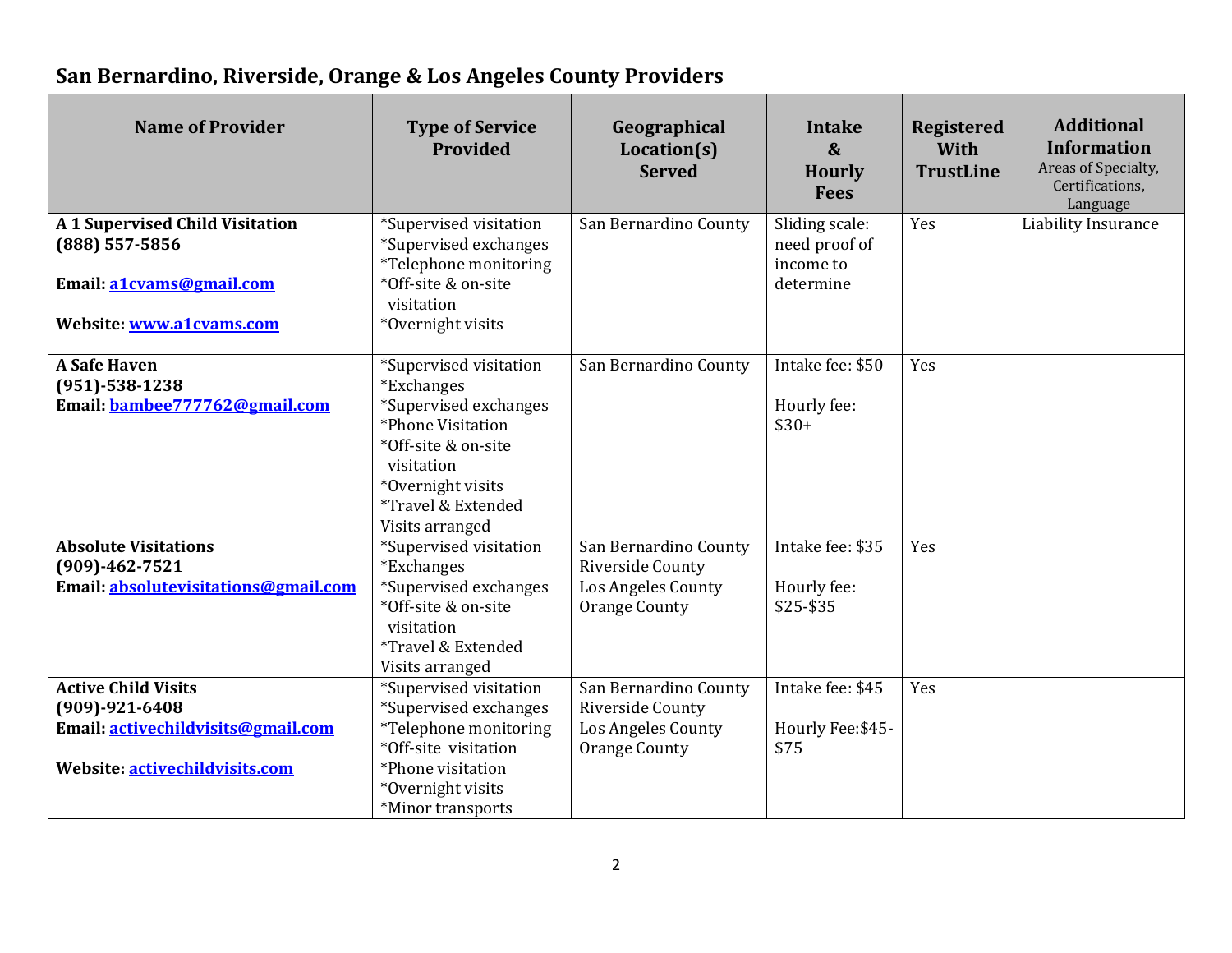| <b>Name of Provider</b>                                                                                                                                                                                  | <b>Type of Service</b><br>Provided                                                                                                                                                | Geographical<br>Location(s)<br><b>Served</b>                                                                                         | <b>Intake</b><br>$\boldsymbol{\&}$<br><b>Hourly</b><br><b>Fees</b>               | <b>Registered</b><br>With<br><b>TrustLine</b> | <b>Additional</b><br><b>Information</b><br>Areas of Specialty,<br>Certifications,<br>Language |
|----------------------------------------------------------------------------------------------------------------------------------------------------------------------------------------------------------|-----------------------------------------------------------------------------------------------------------------------------------------------------------------------------------|--------------------------------------------------------------------------------------------------------------------------------------|----------------------------------------------------------------------------------|-----------------------------------------------|-----------------------------------------------------------------------------------------------|
| <b>Advocate Angels for Children</b><br>Email:<br>advocateangelsforchildren@gmail.com<br>Website:<br>www.advocateangelsfor children.org                                                                   | *Supervised visitation<br>*Supervised exchanges<br>*Telephone monitoring<br>*Off-site visitation<br>*Holidays                                                                     | San Bernardino County                                                                                                                | Intake fee: \$50<br>Hourly: \$40<br>Sliding scale                                | Yes                                           |                                                                                               |
| <b>Damon Alexander</b><br>$(909) 754 - 1511$<br>Email:<br>damonalexander@amourfvs.com                                                                                                                    | * Supervised visitation<br><i>*Exchanges</i><br>*Supervised exchanges<br>*Phone Visitation<br>*Off-site & on-site<br>visitation<br>*Travel & extended<br>visits                   | San Bernardino County<br>(Yucaipa, Redlands,<br>Colton, San Bernardino,<br>Rialto, Fontana, Rancho<br>Cucamonga, Ontario,<br>Upland) | Intake fee: \$90<br>Hourly:\$35                                                  | Yes                                           | <b>CPR</b><br>First Aid                                                                       |
| <b>Angel Care Supervised Visit</b><br>$(951) 665 - 2981$<br>Email:<br>acsvisitation@gmail.com                                                                                                            | *Supervised visitation<br><i>*Exchanges</i><br>*Supervised exchanges<br>*Phone Visitation<br>*Off-site Visitation<br><i>*Travel &amp; extended</i><br>Visits<br>*Overnight Visits | San Bernardino County<br>Riverside County<br><b>Los Angeles County</b>                                                               | Intake fee: \$40<br>Hourly: \$50                                                 | <b>YEs</b>                                    | <b>CPR</b><br><b>First Aid</b>                                                                |
| <b>Asante Family Agency</b><br>1255 E. Highland, Suite 107<br>San Bernardino 92404<br>$(909) 694 - 9265$<br>$(909) 886 - 3322$<br>Email: asantetraining@vahoo.com<br>Website: www.asantefamilyagency.org | * Supervised visitation<br>*Supervised exchanges<br>*Telephone monitoring<br>*Off-site & on-site<br>visitation<br>*Travel & extended<br>visits<br>*Overnight visits               | San Bernardino County<br>Riverside County                                                                                            | Intake fee: \$50<br>Hourly: \$30<br>Sliding scale<br>proof of income<br>required | Yes                                           | Spanish available                                                                             |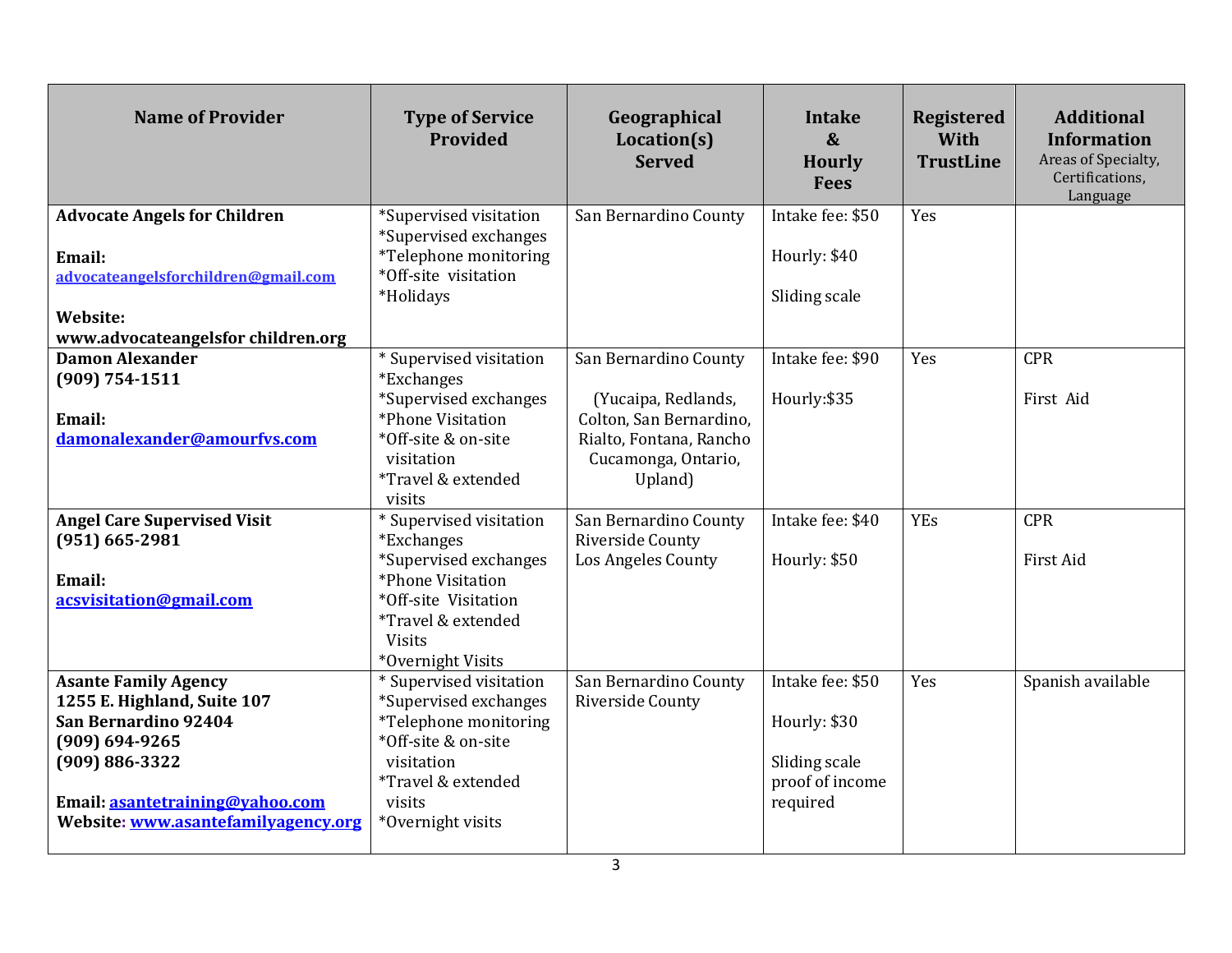| <b>Name of Provider</b>                                                                                               | <b>Type of Service</b><br>Provided                                                                                                                                             | Geographical<br>Location(s)<br><b>Served</b>                                                                       | <b>Intake</b><br>$\boldsymbol{\alpha}$<br><b>Hourly</b><br><b>Fees</b>                         | <b>Registered</b><br>With<br><b>TrustLine</b> | <b>Additional</b><br><b>Information</b><br>Areas of Specialty,<br>Certifications,<br>Language |
|-----------------------------------------------------------------------------------------------------------------------|--------------------------------------------------------------------------------------------------------------------------------------------------------------------------------|--------------------------------------------------------------------------------------------------------------------|------------------------------------------------------------------------------------------------|-----------------------------------------------|-----------------------------------------------------------------------------------------------|
| <b>Best of Care</b><br>$(909) - 505 - 1200$<br>Email: bestofcare0@gmail.com                                           | * Supervised visitation<br><i>*Exchanges</i><br>*Supervised exchanges<br>*Telephone monitoring<br>*Off-site & on-site<br>visitation<br><i>*Travel &amp; extended</i><br>visits | San Bernardino County                                                                                              | Intake fee: \$45<br>Hourly: \$45                                                               | Yes                                           | Spanish available                                                                             |
| <b>Rosario Briseno</b><br>P.O. Box 3814<br>Fontana, CA 92334<br>$(562) - 572 - 6974$<br>Email: comfortzones@vahoo.com | *Supervised visitation<br>*Exchanges<br>*Supervised exchanges<br>*Telephone monitoring<br>*Off-site & on-site<br>visitation<br>*Travel & extended<br>visits                    | San Bernardino County                                                                                              | Intake fee: \$45<br>Hourly: \$45<br>Sliding scale<br>based on need                             | Yes                                           | Spanish available                                                                             |
| <b>Hank Delgado</b><br>$(909)$ 238-4641<br>Email: hdsixtyfive@vahoo.com                                               | * Supervised visitation<br>*Supervised exchanges                                                                                                                               | San Bernardino County<br>Riverside County<br>Pomona Area                                                           | Intake fee: None<br>Hourly:\$40                                                                | Yes                                           | Spanish<br>Liability Insurance                                                                |
| <b>Jean DeSantis</b><br>(909) 395-7791<br>Email: Kz1330@roadrunner.com                                                | * Supervised visitation<br>*Supervised exchanges<br>*Telephone monitoring<br>*Off-site & on-site<br>*Travel & extended<br>visits                                               | San Bernardino County                                                                                              | Intake fee: None<br>Hourly: \$40                                                               | Yes                                           |                                                                                               |
| <b>Shirley Douglass</b><br>(909) 573-4504<br>Email: visitationagency@aol.com                                          | * Supervised visitation<br>*Supervised exchanges<br>*Telephone monitoring<br>* Overnight visitation<br>*Off-site visitation<br>*Travel & extended visit                        | San Bernardino County<br>(including Victorville)<br>Riverside County<br><b>Orange County</b><br>Los Angeles County | Intake fee: \$40<br>per parent<br>Hourly: \$40<br>\$5 for each added<br>child<br>Sliding scale | Yes                                           | Spanish<br>Liability Insurance<br>Law enforcement<br>monitors available                       |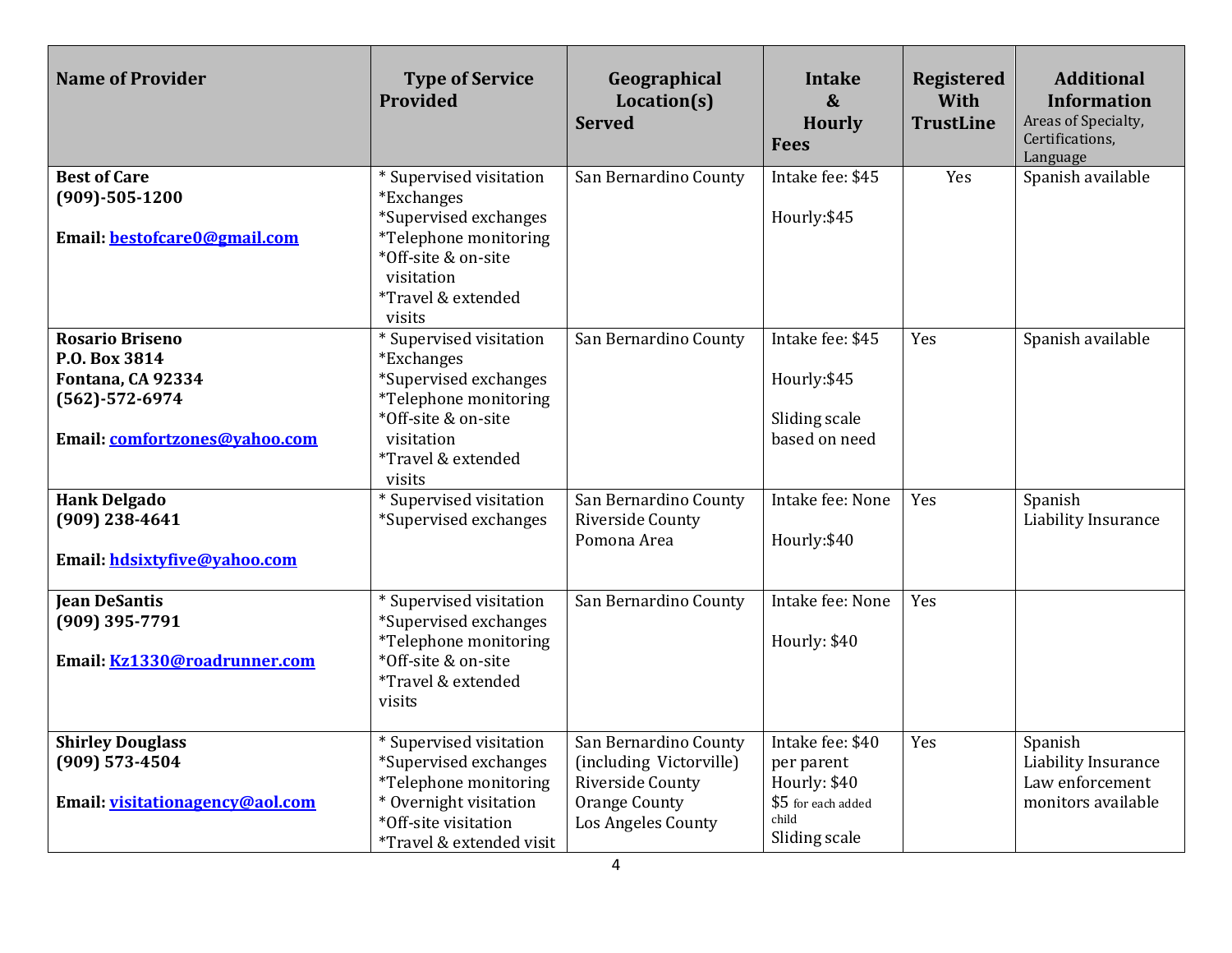| <b>Name of Provider</b>                                           | <b>Type of Service</b><br>Provided              | Geographical<br>Location(s)<br><b>Served</b> | <b>Intake</b><br>$\boldsymbol{\&}$<br><b>Hourly</b><br><b>Fees</b> | <b>Registered</b><br>With<br><b>TrustLine</b> | <b>Additional</b><br><b>Information</b><br>Areas of Specialty,<br>Certifications,<br>Language |
|-------------------------------------------------------------------|-------------------------------------------------|----------------------------------------------|--------------------------------------------------------------------|-----------------------------------------------|-----------------------------------------------------------------------------------------------|
| <b>Embrace Me! Family Service</b><br>3281 E. Guasti Rd, 7th Floor | *Supervised visitation<br>*Supervised exchanges | <b>Inland Empire</b>                         | Intake fee: \$25                                                   | Yes                                           |                                                                                               |
| <b>Ontario, CA 91761</b>                                          | * Telephone monitoring                          |                                              | Hourly: \$25.00+                                                   |                                               |                                                                                               |
| (09)996-0046                                                      | *Off site & on-site                             |                                              |                                                                    |                                               |                                                                                               |
|                                                                   | *Travel & extended                              |                                              |                                                                    |                                               |                                                                                               |
| Email: Embrace-Me@outlook.com                                     | visits                                          |                                              |                                                                    |                                               |                                                                                               |
| Website: embraceme-family.com                                     |                                                 |                                              |                                                                    |                                               |                                                                                               |
| <b>Elisabeth Fenton (MSW)</b>                                     | *Supervised visitation                          | San Bernardino County                        | Intake fee: None                                                   | Yes                                           |                                                                                               |
| $(760)$ 285-4635                                                  | *Off site visitation                            | Riverside County                             |                                                                    |                                               |                                                                                               |
|                                                                   |                                                 |                                              | Hourly: \$35                                                       |                                               |                                                                                               |
| Email: Elisabeth.Fenton@gmail.com                                 |                                                 |                                              |                                                                    |                                               |                                                                                               |
| <b>Equal Supervised Monitoring</b>                                | *Supervised visitation                          | San Bernardino,                              | Intake fee: \$50                                                   | Yes                                           | <b>CPR &amp; First Aid</b>                                                                    |
| P.O. Box 56337                                                    | <i>*Exchanges</i>                               | Fontana, Rancho                              |                                                                    |                                               |                                                                                               |
| Riverside, CA 92517                                               | *Supervised exchanges                           | Cucamong, Pomona,                            | Hourly: \$50                                                       |                                               |                                                                                               |
| $(760)$ 285-4635                                                  | *Phone visitation                               | Corona, Redlands                             |                                                                    |                                               |                                                                                               |
|                                                                   | *Off-site & on-site                             |                                              | *Holiday fee                                                       |                                               |                                                                                               |
| Email: equalmonitoring2@aol.com                                   | *Travel & extended                              | Riverside, Moreno                            | doubled                                                            |                                               |                                                                                               |
| Website:                                                          | visits                                          | Valley, Norco, Perris,                       |                                                                    |                                               |                                                                                               |
| www.equalsupervisedmonitoring.com                                 | *Overnight visits                               | Jurupa Valley, Eastvale,                     |                                                                    |                                               |                                                                                               |
|                                                                   | *Video Monitoring                               | San Bernardino County                        | Intake fee: \$40                                                   | Yes                                           |                                                                                               |
| <b>Jack Daniel Ferguson</b><br><b>PO Box 2052</b>                 | *Supervised visitation<br><i>*Exchanges</i>     | Riverside County                             |                                                                    |                                               |                                                                                               |
| San Bernardino, CA 92406                                          | *Supervised exchanges                           | <b>Orange County</b>                         | per parent                                                         |                                               |                                                                                               |
| (909) 653-7247                                                    | *Phone Visitation                               | Los Angeles County                           | Hourly:\$40                                                        |                                               |                                                                                               |
|                                                                   | *Off-site & on-site                             |                                              |                                                                    |                                               |                                                                                               |
| Email: timefourmee@gmail.com                                      | Visitation                                      |                                              | Sliding scale                                                      |                                               |                                                                                               |
|                                                                   | *Travel & Extended                              |                                              | based on income                                                    |                                               |                                                                                               |
|                                                                   | <b>Visits</b>                                   |                                              |                                                                    |                                               |                                                                                               |
|                                                                   | *Overnight visits                               |                                              |                                                                    |                                               |                                                                                               |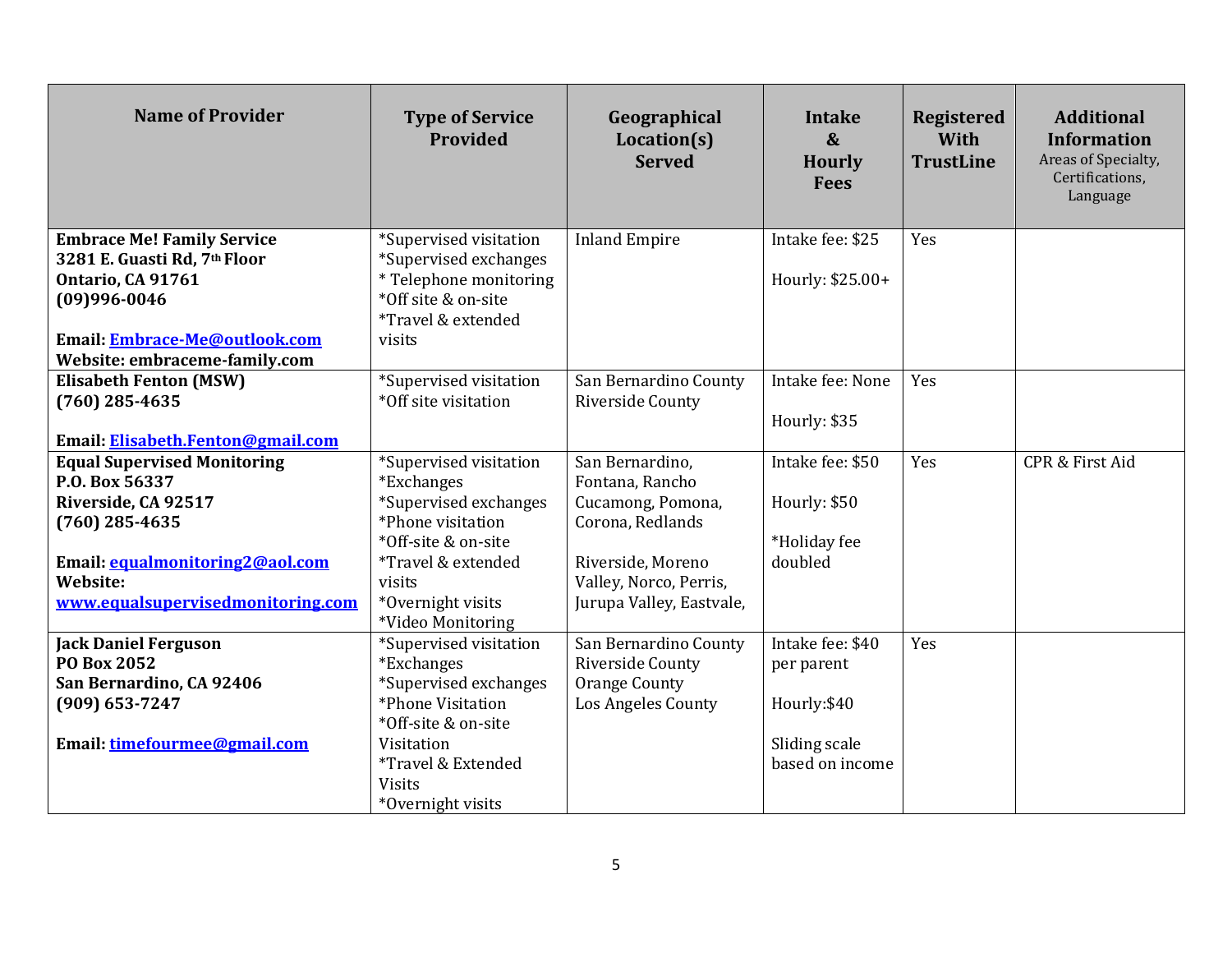| <b>Name of Provider</b>                                                                                                                                                        | <b>Type of Service</b><br>Provided                                                                                                                | Geographical<br>Location(s)<br><b>Served</b>                                                                                                                                                                               | <b>Intake</b><br>$\boldsymbol{\&}$<br><b>Hourly</b><br><b>Fees</b> | <b>Registered</b><br>With<br><b>TrustLine</b> | <b>Additional</b><br><b>Information</b><br>Areas of Specialty,<br>Certifications,<br>Language           |
|--------------------------------------------------------------------------------------------------------------------------------------------------------------------------------|---------------------------------------------------------------------------------------------------------------------------------------------------|----------------------------------------------------------------------------------------------------------------------------------------------------------------------------------------------------------------------------|--------------------------------------------------------------------|-----------------------------------------------|---------------------------------------------------------------------------------------------------------|
| <b>Bertha Hale</b>                                                                                                                                                             | *Supervised visitation<br>*Supervised exchanges                                                                                                   | Colton, Redlands                                                                                                                                                                                                           | Intake fee: \$75                                                   | Yes                                           | Anger Management<br><b>Domestic Violence</b>                                                            |
| (951) 532-9706<br>Email: bwrighthal@aol.com<br>Website: www.solutions2etc.com                                                                                                  | *Telephone monitoring<br>*Off-site & on-site<br>*Travel & extended<br>visits<br>*Overnight visits                                                 | Yucaipa, San Bernardino                                                                                                                                                                                                    | Hourly: \$40<br>No additional<br>fee for 3 or more<br>children     |                                               | Special needs<br>children w/ ADHD,<br>medically fragile<br>Crisis Intervention                          |
| <b>Yvonne Hernandez</b><br>$(909) - 202 - 3906$<br>Email: vchcookie@gmail.com                                                                                                  | *Supervised visitation                                                                                                                            | San Bernardino<br>Rialto<br>Fontana<br>Rancho Cucamonga<br>Upland                                                                                                                                                          | Intake fee: \$100<br>Hourly: \$40                                  | Yes                                           | Spanish Available                                                                                       |
| <b>Keeping Kidz Safe</b><br>P.O. Box 2185<br>Seal Beach, CA 90740<br>$(562) - 889 - 6302$<br>Email: Michael@keepingkidzsafe.com<br>Website: Keepingkidzsafe.com                | *Supervised visitation<br><i>*Exchanges</i><br>*Supervised exchanges<br>*Phone Visitation<br>*Off-site Visitation<br>*Travel & Extended<br>visits | San Bernardino County<br>Riverside County<br>Los Angeles County<br><b>Orange County</b>                                                                                                                                    | Intake fee: \$50<br>Hourly: \$50-75                                | Yes                                           | Master's Degree<br>Retired police<br>officer<br>Counseling<br>Child Abuse<br>Investigation<br>Available |
| <b>Little Hearts Visitation</b><br>21335 Del Oro Road<br>Apple Valley, CA 92308<br>$(760)$ 610-9513<br>Email: LittleHeartsSVM@gmail.com<br>Website: LittleHeartsSVM.weebly.com | *Supervised visitation<br><i>*Exchanges</i><br>*Supervised exchanges<br>*Off-site & On-site<br>visitation                                         | Redlands, Loma Linda,<br>Colton, San Bernardino,<br>Rialto, Fontana, Ontario,<br>Rancho Cucamonga,<br>Upland, Montclair,<br>Chino Hills, Grand<br>Terrace, Yucaipa, Yucca<br>Valley, Santa Redlands,<br><b>High Desert</b> | Intake fee: \$45<br>Hourly: \$40                                   | Yes                                           |                                                                                                         |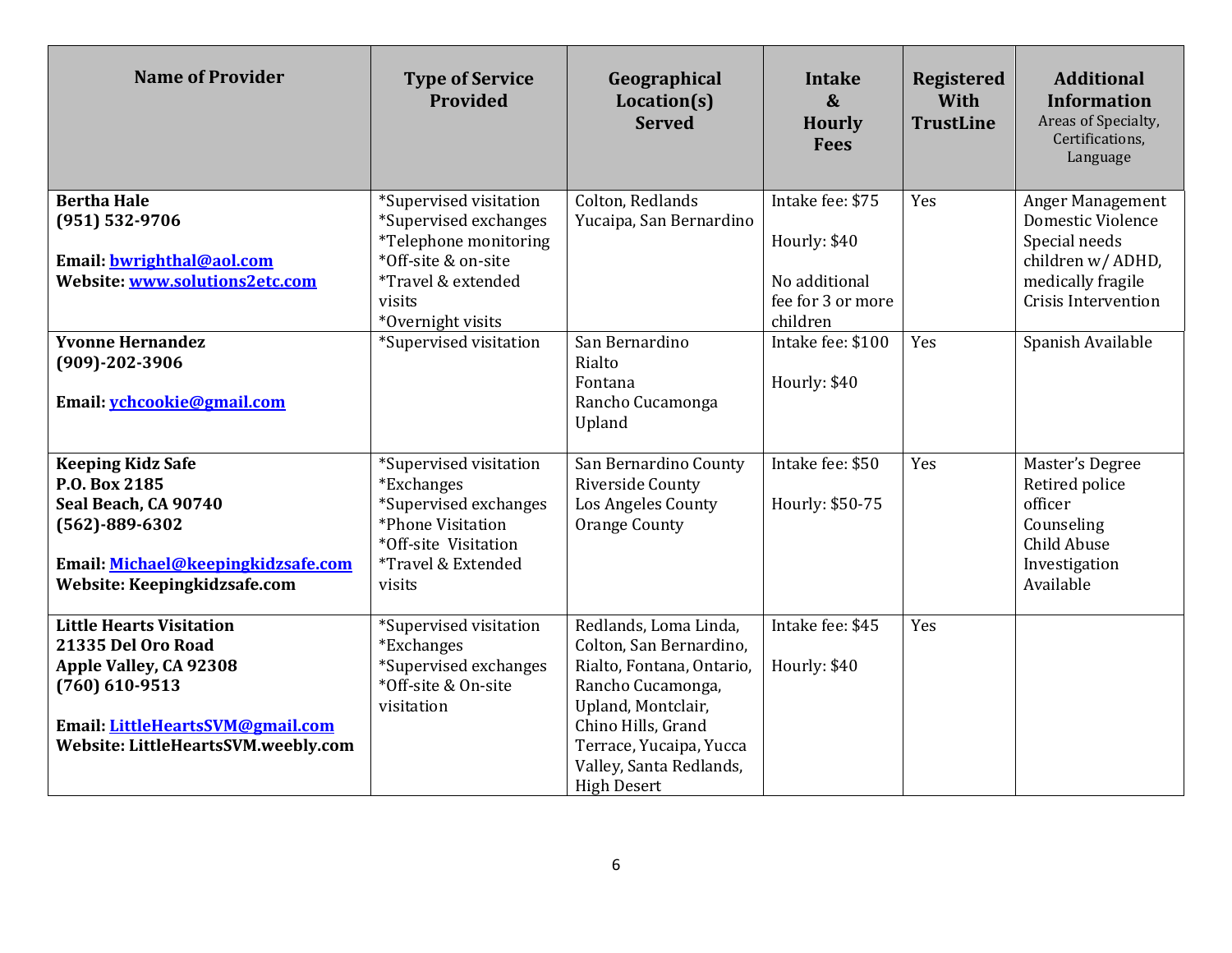| <b>Name of Provider</b>                                                                                                                                 | <b>Type of Service</b><br><b>Provided</b>                                                                                                              | Geographical<br>Location(s)<br><b>Served</b>                                                                                  | <b>Intake</b><br>$\boldsymbol{\&}$<br><b>Hourly</b><br><b>Fees</b>                | <b>Registered</b><br>With<br><b>TrustLine</b> | <b>Additional</b><br><b>Information</b><br>Areas of Specialty,<br>Certifications,<br>Language |
|---------------------------------------------------------------------------------------------------------------------------------------------------------|--------------------------------------------------------------------------------------------------------------------------------------------------------|-------------------------------------------------------------------------------------------------------------------------------|-----------------------------------------------------------------------------------|-----------------------------------------------|-----------------------------------------------------------------------------------------------|
| <b>Loving Arms Safe Visit Supervised</b><br><b>Monitoring</b><br>(951) 790-2860 or (714) 780-2084<br>Email:<br><b>Website: Loving ArmsSafeVisit.com</b> | *Supervised visitation<br>*Supervised exchanges<br>*Off-site Visitation<br>*Overnight Visits<br>*Holiday & Vacation<br>Visitation                      | San Bernardino County<br>Riverside County<br><b>Los Angeles County</b><br>Orange County<br>San Diego County                   | Intake fee: \$50<br>Hourly: \$50-75                                               | Yes                                           |                                                                                               |
| <b>Alfredo Madrid</b><br>$(951) - 880 - 6283$<br>Email:<br>AMadrid@executiveuniversalservices.<br>com                                                   | * Supervised visitation<br><i>*Exchanges</i><br>*Supervised exchanges<br>*Off-site visitation                                                          | San Bernardino County-<br>San Bernardino, Rialto,<br>Fontana, Colton,<br>Highland, Redlands,<br>Del Rosa, Rancho<br>Cucamonga | Intake fee: \$50<br>per parent<br>Hourly: \$35                                    | Yes                                           |                                                                                               |
| <b>Vivian Mason</b><br>$(909)$ 946-5505<br>$(626)$ 483-1167<br>Email: v1j2m3@aol.com                                                                    | * Supervised visitation<br>*Supervised exchanges<br>*Telephone monitoring<br>*Off-site & on-site<br>*Travel & extended<br>visits<br>*Overnight visit   | San Bernardino County<br>Los Angeles County                                                                                   | Intake fee: None<br>Hourly: \$25 &<br>up<br>Sliding scale<br>based on income      | Yes                                           |                                                                                               |
| <b>Jessie Mikes</b><br>$(951)$ 283-1996<br>Email: jssmikes@vahoo.com                                                                                    | * Supervised visitation<br>*Supervised exchanges<br>*Telephone monitoring<br>*Off-site visitation<br>*Travel & extended<br>visits<br>*Overnight visits | San Bernardino County<br>Riverside County<br>Orange County                                                                    | Intake fee: \$35<br>Hourly: \$35 &<br>up<br>Sliding scale<br>depending on<br>case | Yes                                           | Anger Management<br>Domestic Violence<br>Counseling                                           |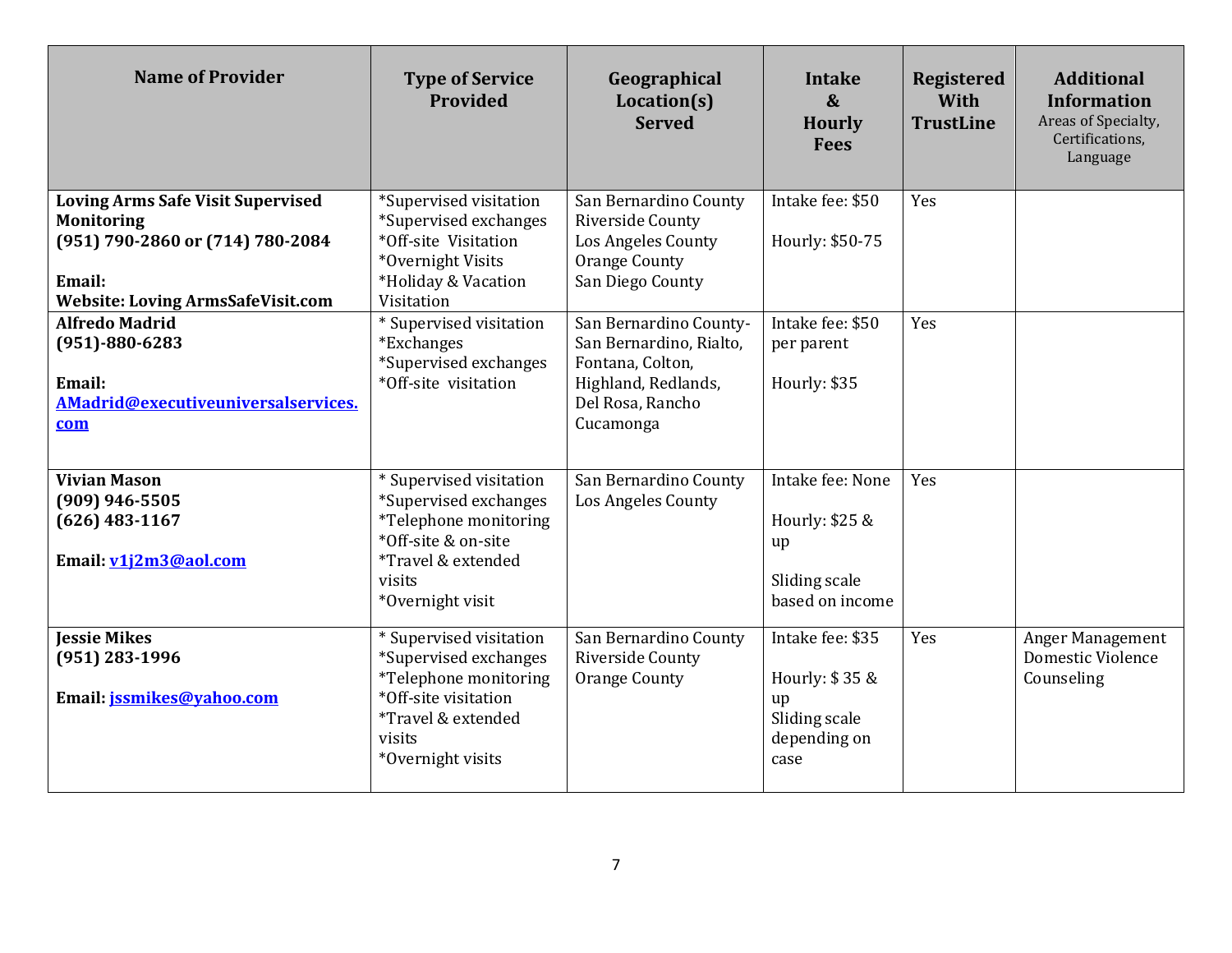| <b>Name of Provider</b>                                                                                                                           | <b>Type of Service</b><br>Provided                                                                                                                                                      | Geographical<br>Location(s)<br><b>Served</b> | <b>Intake</b><br>$\boldsymbol{\&}$<br><b>Hourly</b><br><b>Fees</b>                                                         | <b>Registered</b><br>With<br><b>TrustLine</b> | <b>Additional</b><br><b>Information</b><br>Areas of Specialty,<br>Certifications,<br>Language |
|---------------------------------------------------------------------------------------------------------------------------------------------------|-----------------------------------------------------------------------------------------------------------------------------------------------------------------------------------------|----------------------------------------------|----------------------------------------------------------------------------------------------------------------------------|-----------------------------------------------|-----------------------------------------------------------------------------------------------|
| <b>Roger Moore</b><br>$(909) 815 - 2051$<br>Email: rrm0062@gmail.com                                                                              | * Supervised visitation<br>*Supervised exchanges<br>*Telephone monitoring                                                                                                               | San Bernardino County                        | Intake fee: None<br>Hourly \$35                                                                                            | Yes                                           | Liability Insurance                                                                           |
| <b>Richard Moscowitz, MSW</b><br>$(951) 833 - 3268$<br>Email: rmoscowitz@gmail.com                                                                | * Supervised visitation<br>*Off-site visitation                                                                                                                                         | San Bernardino County<br>Riverside County    | Intake fee: None<br>Hourly \$35                                                                                            | Yes                                           | Expertise in<br>dependency &<br>delinquency courts                                            |
| <b>Mutivation Youth Services</b><br>$(909)$ 354-8854<br><b>606 E. Mill St</b><br><b>San Bernardino</b><br>Email:<br>info@mutivationyouth.com      | * Supervised visitation<br>*Onsite (San<br>Bernardino) *Off site<br>*Supervised exchanges<br><i>*Telephone monitoring</i>                                                               | <b>Inland Empire</b><br>Riverside Area       | Intake fee: \$35<br>Hourly: \$35                                                                                           | Yes                                           | Co-parenting classes<br>offered                                                               |
| My Coach Enterprises, LLC<br>w/Dr. Lena Sverdlova<br>537 Cajon Street<br>Redlands, CA 92373<br>$(818)-425-2664$<br>Email: askdoctorlena@vahoo.com | * Supervised visitation<br><i>*Exchanges</i><br>*Supervised exchanges<br>*Phone visitation<br>*Off & On site visitation<br><i>*Travel &amp; extended</i><br>visits<br>*Overnight visits | San Bernardino County<br>Riverside County    | Intake fee: \$75<br>per parent<br>Hourly: \$45-65<br>for each child<br><b>Sliding Scale</b><br>based on<br>verified income | Yes                                           |                                                                                               |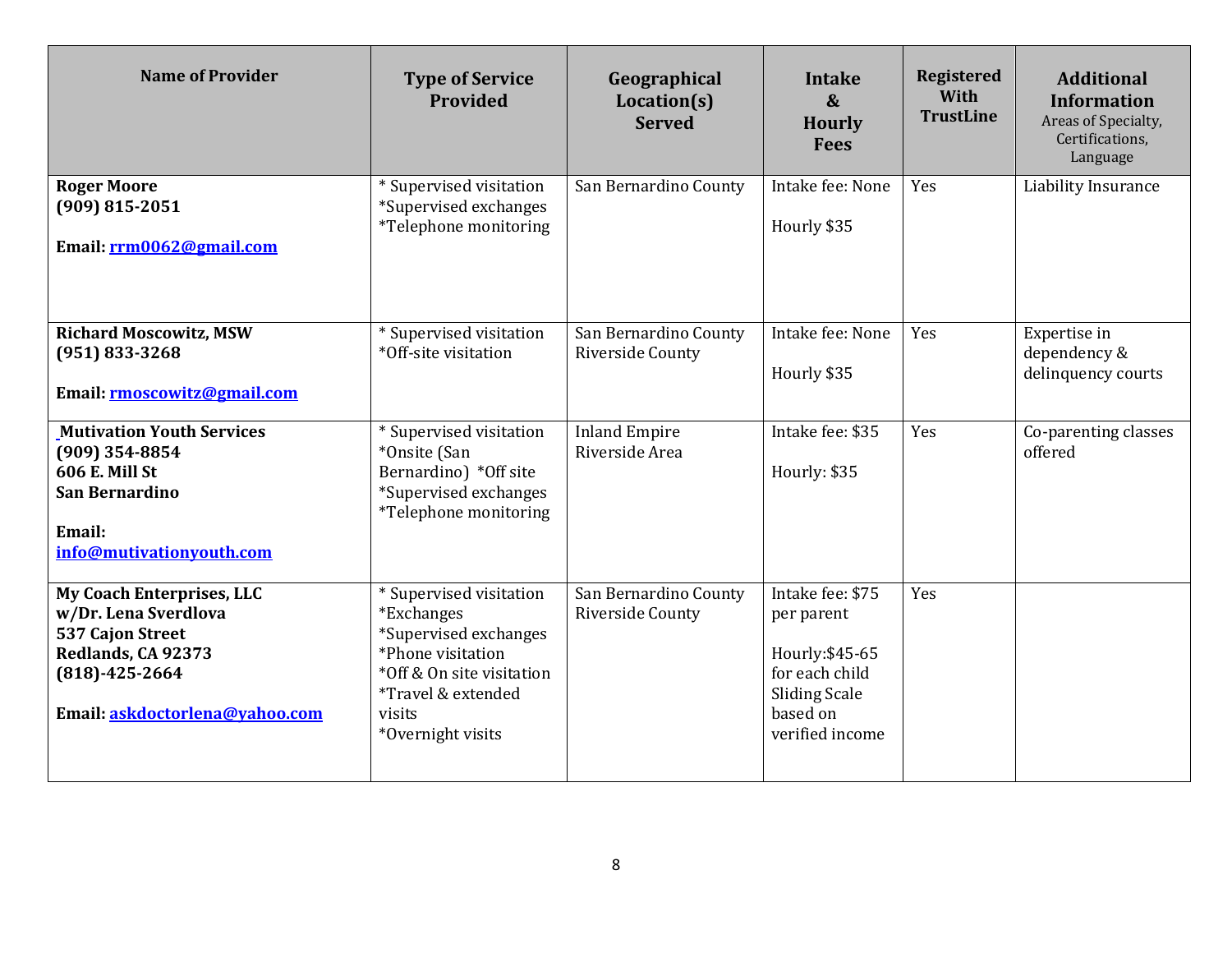| <b>Name of Provider</b>                                                                                                                                     | <b>Type of Service</b><br>Provided                                                                                                                                            | Geographical<br>Location(s)<br><b>Served</b>                     | <b>Intake</b><br>$\boldsymbol{\&}$<br><b>Hourly</b><br><b>Fees</b>                 | <b>Registered</b><br>With<br><b>TrustLine</b> | <b>Additional</b><br><b>Information</b><br>Areas of Specialty,<br>Certifications,<br>Language |
|-------------------------------------------------------------------------------------------------------------------------------------------------------------|-------------------------------------------------------------------------------------------------------------------------------------------------------------------------------|------------------------------------------------------------------|------------------------------------------------------------------------------------|-----------------------------------------------|-----------------------------------------------------------------------------------------------|
| <b>Olive Branch Counseling</b><br>9033 Baseline Rd, Suite A<br>Rancho Cucamonga 91730<br>(909) 989-9030<br><b>Website:</b><br>www.olivebranchcounseling.org | * Supervised visitation<br>* On site & off site<br>visitation<br>*Supervised exchanges<br>*Telephone monitoring<br>*Overnight visits<br>*Travel & extended<br>visits arranged | San Bernardino                                                   | Intake fee: \$50<br>Hourly \$45<br>Sliding scale:<br>Yes if more than<br>one child | Yes                                           | Liability Insurance                                                                           |
| <b>Jeffrey (Mark) Penn</b><br>$(909)816 - 6656$                                                                                                             | * Supervised visitation<br>*Supervised exchanges<br>*Off-site visitation                                                                                                      | <b>Inland Empire</b>                                             | Hourly: \$40-50 *<br>3 or more<br>children extra                                   | Yes                                           |                                                                                               |
| <b>Quality Supervised Visits</b><br><b>Camani Smith</b><br>(951) 203-9805<br>Email: camanismith@gmail.com<br>Website:<br>www.qualitysupervisedvisits.com    | *Supervised visitation<br>*Supervised exchanges<br>*Telephone monitoring<br>*Off-site visitation<br>*Travel & extended<br>visits<br>*Overnight visits                         | San Bernardino County<br>Riverside County &<br>surrounding areas | Intake fee: \$40<br>Hourly: \$40                                                   | Yes                                           | <b>CPR</b> certified<br>Spanish interpreter<br>available                                      |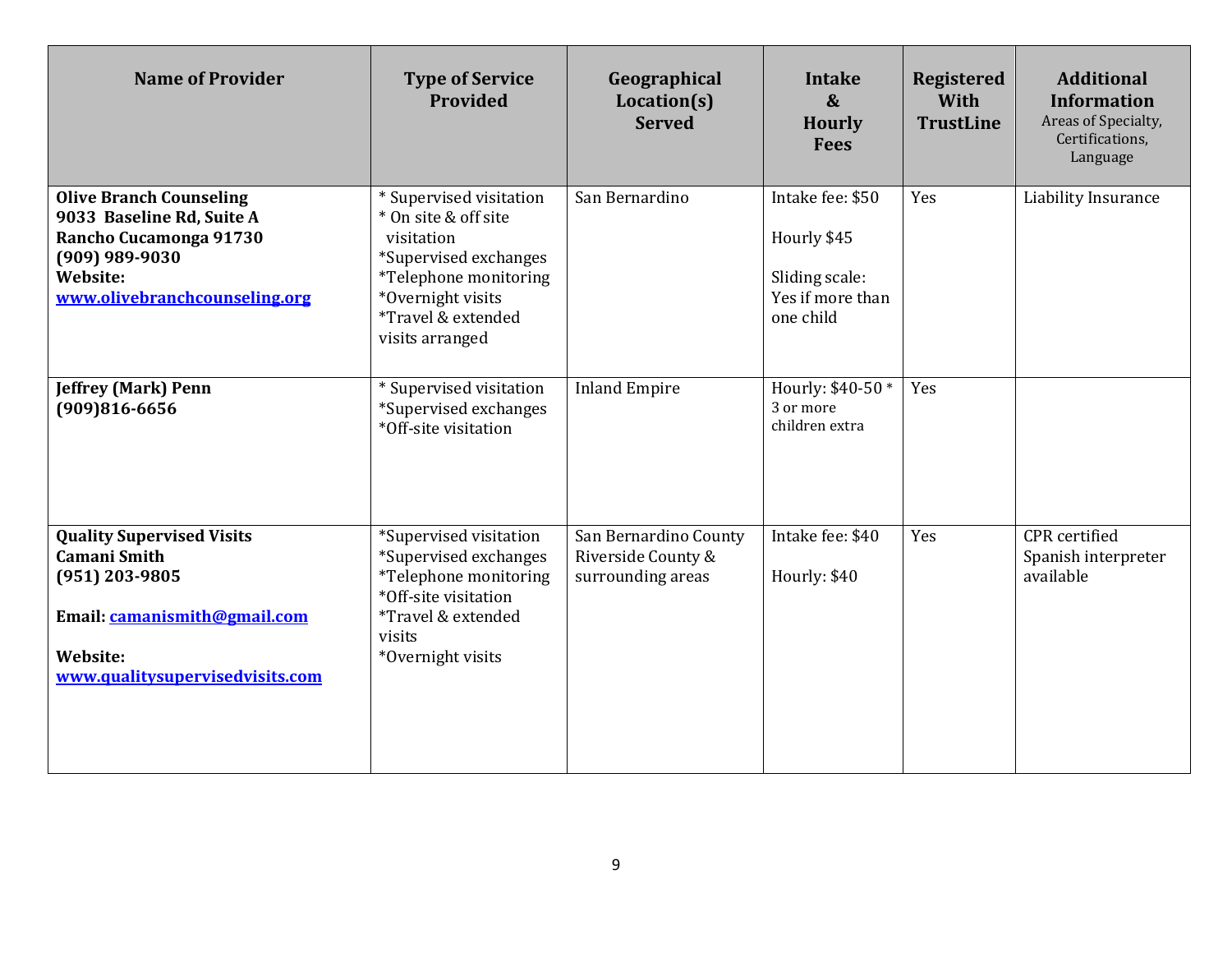| <b>Name of Provider</b>                                                                                                                                                                                                                      | <b>Type of Service</b><br>Provided                                                                                                                   | Geographical<br>Location(s)<br><b>Served</b>                                                 | Intake<br>$\boldsymbol{\&}$<br><b>Hourly</b><br><b>Fees</b>                                 | <b>Registered</b><br>With<br><b>TrustLine</b> | <b>Additional</b><br><b>Information</b><br>Areas of Specialty,<br>Certifications,<br>Language |
|----------------------------------------------------------------------------------------------------------------------------------------------------------------------------------------------------------------------------------------------|------------------------------------------------------------------------------------------------------------------------------------------------------|----------------------------------------------------------------------------------------------|---------------------------------------------------------------------------------------------|-----------------------------------------------|-----------------------------------------------------------------------------------------------|
| <b>Quality Time Visitation Group</b><br><b>Connie Thomas, MBA</b><br>413 Saint Augustine Ave.<br><b>Claremont, CA 91711</b><br>$(909) 626 - 9773$<br>Website<br>www.qualitytimevisitation.com<br>Email:<br>gtvisit@qualitytimevisitation.com | * Supervised visitation<br>*On-site & off-site<br>visitation                                                                                         | San Bernardino County<br>Los Angeles County                                                  | Intake fee: \$70-<br>90<br>Hourly: \$25 -90<br>Sliding scale<br>based on<br>verified income | Yes                                           | Certified parenting<br>coach<br>Domestic violence<br>training<br>CPR & First Aid              |
| <b>Reunited Supervised Visitation Facility</b><br>1254 South Waterman Avenue<br><b>Suite 17,18,19</b><br>San Bernardino, CA 92408<br>$(909) 586 - 5282$<br>Email:<br>reunitedsupervisedvisits@vahoo.com                                      | * Supervised visitation<br>*Supervised exchanges<br>*Phone visitation<br>* On site & off site<br>visitation<br>*Travel & extended<br>visits arranged | San Bernardino County<br>(Including High Desert)<br>Riverside County<br><b>Orange County</b> | Intake fee: \$40<br>Hourly: \$30                                                            | Yes                                           | <b>CPR</b> Certified<br>Spanish interpreter<br>available                                      |
| <b>Claudia Robinson</b><br>$(951)$ 202-6633<br>Email: cvi robinson@vahoo.com                                                                                                                                                                 | * Supervised visitation<br>*Supervised exchanges<br>*Telephone monitoring<br>*Off-site visitation                                                    | San Bernardino County<br>Parts of Riverside<br>County                                        | Intake fee: \$75<br>Hourly: \$35 &<br>up                                                    | Yes                                           | Liability Insurance<br>Member of IASVM                                                        |
| <b>Merlyn Rounds</b><br>$(714)$ 906-4491<br>Email: mrounds44@yahoo.com                                                                                                                                                                       | * Supervised visitation<br>*Off-site visitation                                                                                                      | San Bernardino County<br>Riverside County                                                    | Intake fee: None<br>Hourly: \$35 &<br>up 2 hour min<br>Rates vary on<br>circumstances       | Yes                                           | CPR & AED Certified                                                                           |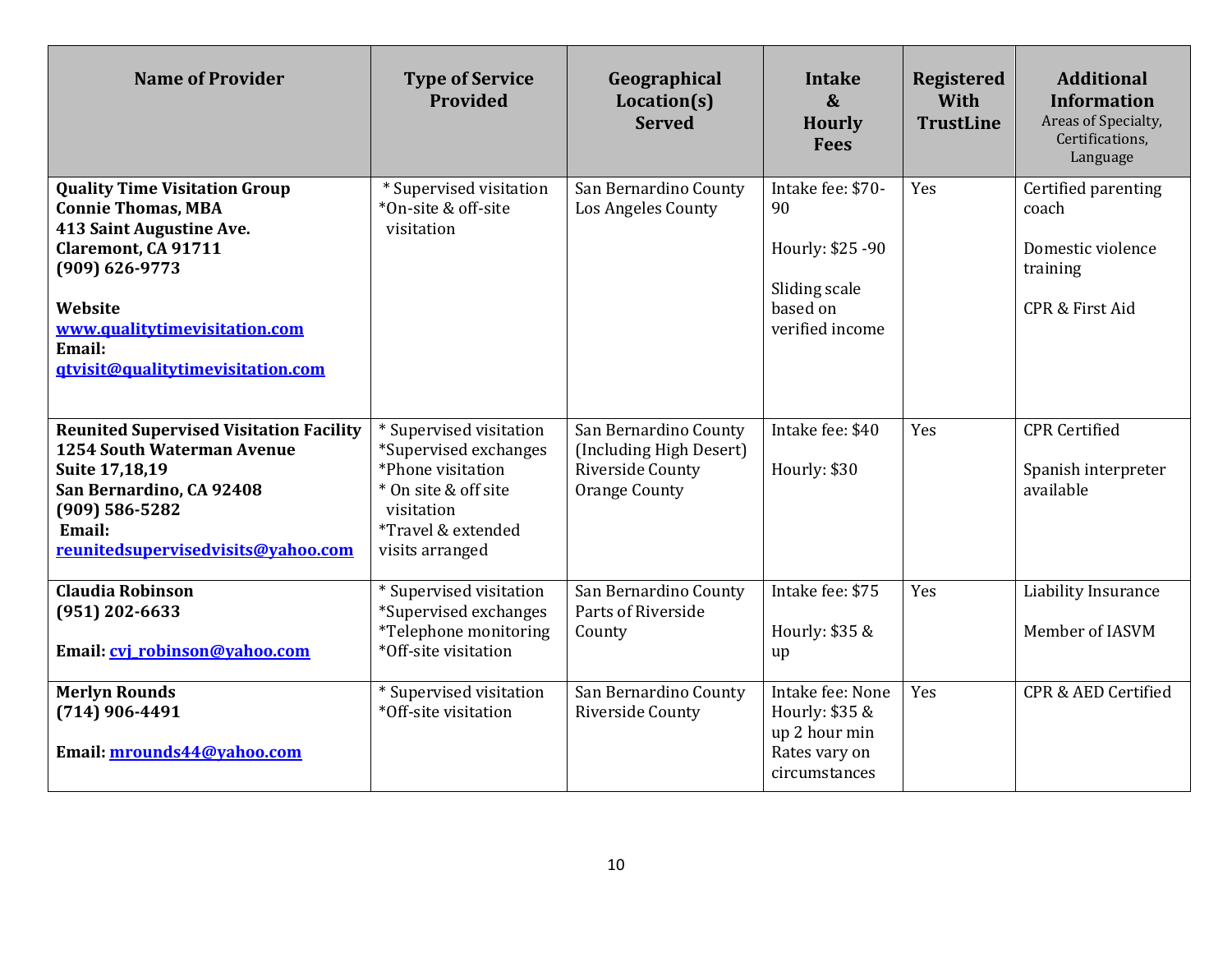| <b>Name of Provider</b>                                                                                    | <b>Type of Service</b><br>Provided                                                                                                                          | Geographical<br>Location(s)<br><b>Served</b>                    | Intake<br>$\boldsymbol{\&}$<br><b>Hourly</b><br><b>Fees</b>                                                    | <b>Registered</b><br>With<br><b>TrustLine</b> | <b>Additional</b><br><b>Information</b><br>Areas of Specialty,<br>Certifications,<br>Language |
|------------------------------------------------------------------------------------------------------------|-------------------------------------------------------------------------------------------------------------------------------------------------------------|-----------------------------------------------------------------|----------------------------------------------------------------------------------------------------------------|-----------------------------------------------|-----------------------------------------------------------------------------------------------|
| <b>Smart Choice Professional Monitors</b><br>(909) 677-0092<br>Email: jovcebandele@vahoo.com               | * Supervised visitation<br>*Exchanges<br>*Supervised exchanges<br>*Phone visitation<br>*Off-site visitation<br>*Travel & extendedvisit<br>*Overnight visits | San Bernardino County<br>Riverside County<br>Los Angeles County | Intake fee: \$60<br>Hourly: \$50 (\$20)<br>more per hour on<br>major holidays)                                 | Yes                                           | <b>CPR &amp; First Aid</b><br>Certified<br><b>Behavior Therapist</b><br>Licensed paralegal    |
| Erica Santamaria<br>P.O. Box 3255<br>Riverside 92519<br>$(951) 833 - 1385$<br>Email: eric13stama@yahoo.com | * Supervised visitation<br>*Supervised exchanges<br>*Telephone monitoring<br>*Off-site visitation<br><i>*Travel &amp; extended</i><br>visits                | San Bernardino County                                           | Intake fee: \$50<br>Hourly: \$35 &<br>up                                                                       | Yes                                           | <b>BLS</b> certified<br>Spanish<br><b>CPR &amp; AED</b>                                       |
| <b>Lynn Seda</b><br>(951)238-7897<br>Email: <b>lynn.seda@gmail.com</b>                                     | *Supervised visitation<br>*Off-site visitation                                                                                                              | San Bernardino County<br>Riverside County                       | Intake fee: \$25<br>per parent<br>Hourly: \$35                                                                 | Yes                                           | No report writing fee                                                                         |
| <b>Arlyn Kristine Seliner</b><br>$(909)$ 260-6579<br>Email: kmcseliner@vahoo.com                           | * Supervised visitation<br>*Supervised exchanges<br><i>*Telephone monitoring</i><br>*On-site visitation                                                     | San Bernardino County                                           | Intake fee: \$40-<br>60 *depending on<br>how many people<br>Hourly: \$50-60<br>depending on how<br>many people | Yes                                           | Anger Management<br>Parenting<br><b>Domestic Violence</b>                                     |
| Rocio Silva<br>$(760)$ 927-8836<br>Email: rocio.silvaa@vahoo.com                                           | *Supervised visitation<br>*Supervised exchanges<br>*Off-site                                                                                                | San Bernardino County                                           | Intake fee: \$30<br>Hourly: \$30<br>Sliding scale                                                              | Yes                                           |                                                                                               |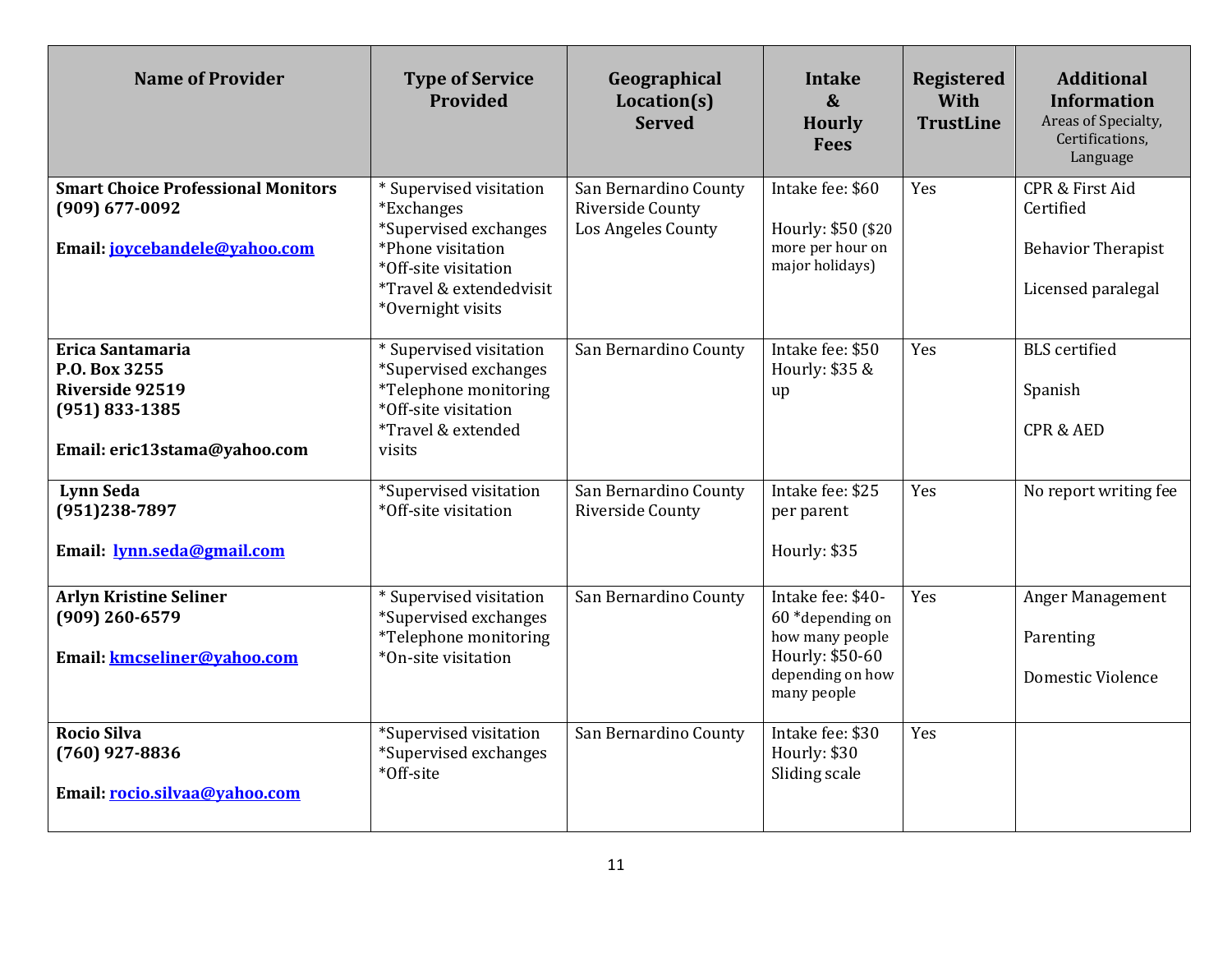| <b>Name of Provider</b>                                                                                                                                  | <b>Type of Service</b><br>Provided                                                                                                                                                            | Geographical<br>Location(s)<br><b>Served</b> | <b>Intake</b><br>$\boldsymbol{\&}$<br><b>Hourly</b><br><b>Fees</b>            | <b>Registered</b><br>With<br><b>TrustLine</b> | <b>Additional</b><br><b>Information</b><br>Areas of Specialty,<br>Certifications,<br>Language |
|----------------------------------------------------------------------------------------------------------------------------------------------------------|-----------------------------------------------------------------------------------------------------------------------------------------------------------------------------------------------|----------------------------------------------|-------------------------------------------------------------------------------|-----------------------------------------------|-----------------------------------------------------------------------------------------------|
| <b>Soul Custody</b><br>$(909) - 809 - 8239$<br>Email:<br>soulcustody.pamela@gmail.com<br>Website: soulcustody.wordpress.com                              | * Supervised visitation<br><i>*Exchanges</i><br>*Supervised exchanges<br><i>*Telephone monitoring</i><br>*Off & On site visitation<br><i>*Travel &amp; extend visits</i><br>*Overnight Visits | San Bernardino County<br>Riverside County    | Intake fee: \$0<br>per parent<br><b>Hourly: Free</b><br>No charge             | Yes                                           | CPR & First Aid<br><b>Parenting Classes</b>                                                   |
| Virginia Simmons, MA<br>$(909) 677 - 0650$<br>Email: sandys264@gmail.com                                                                                 | * Supervised visitation<br>*Supervised exchanges                                                                                                                                              | San Bernardino County                        | Intake fee: \$100<br>Hourly \$40<br>Sliding scale<br>based on income          | Yes                                           |                                                                                               |
| <b>Tamara Stanford</b><br>$(951) 500 - 5204$<br>Email:<br>smallstepssupervisedvisits@gmail.com<br>Website:<br>smallstepssupervisedvisits.com             | *Supervised visits<br>*Supervised exchanges<br>*Telephone monitoring<br>*Off-site visitation<br><i>*Travel &amp; extended</i><br>visits                                                       | San Bernardino County<br>Riverside County    | Intake Fee: \$45<br>Hourly: \$45-55                                           | Yes                                           |                                                                                               |
| <b>Theresa Valdez-Rubio</b><br>$(909) 586 - 5282$<br>Email:<br>reunitedsupervisedvisits@vahoo.com<br><b>Website:</b><br>www.reunitedsupervisedvisits.com | *Supervised visits<br>*Supervised exchanges<br>*Off-site visitation<br>*Telephone monitoring                                                                                                  | <b>Inland Empire</b>                         | Intake Fee: \$40<br>Hourly: \$30-95<br>*Holidays<br>require a<br>premium rate | Yes                                           |                                                                                               |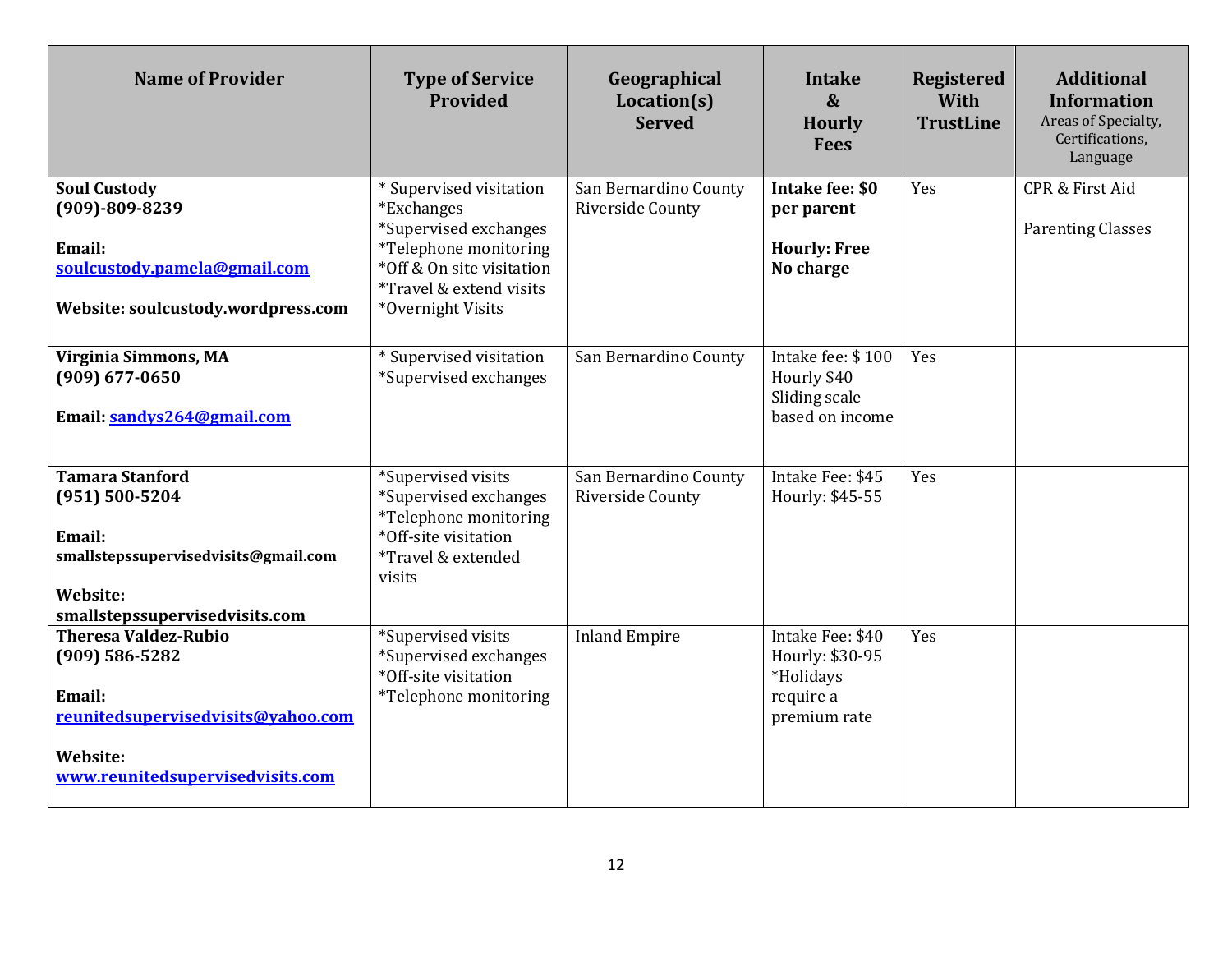| <b>Name of Provider</b>                                                                                                                                                    | <b>Type of Service</b><br><b>Provided</b>                                                                                                                                   | Geographical<br>Location(s)<br><b>Served</b>                                                                | Intake<br>$\boldsymbol{\&}$<br><b>Hourly</b><br><b>Fees</b>                                                           | <b>Registered</b><br>With<br><b>TrustLine</b> | <b>Additional</b><br><b>Information</b><br>Areas of Specialty,<br>Certifications,<br>Language |
|----------------------------------------------------------------------------------------------------------------------------------------------------------------------------|-----------------------------------------------------------------------------------------------------------------------------------------------------------------------------|-------------------------------------------------------------------------------------------------------------|-----------------------------------------------------------------------------------------------------------------------|-----------------------------------------------|-----------------------------------------------------------------------------------------------|
| Visits4Hope<br>P.O. Box 3972<br>Rancho Cucamonga, CA 91729<br>$(626)$ 905-4318<br>Email: gail@visits4hope.com<br>Website: www.visits4hope.com                              | *Supervised visitation<br>*Supervised exchange<br>*Telephone monitoring<br>*Overnight visitation<br>*Travel & extended<br>visits<br>*Off-site visitation                    | San Bernardino County<br>Mountain area<br><b>Orange County</b><br>Riverside County<br>Los Angeles County    | Call for rates<br><b>Travel rates</b><br>apply<br>Sliding scale                                                       | Yes                                           |                                                                                               |
| <b>Dione Washington</b><br>$(760)$ 610-9513<br>Email: LittleHeartsSVM@gmail.com<br>Website: LittleHeartsSVM.weebly.com                                                     | *Supervised visitation<br><i>*Exchanges</i><br>*Supervised exchange<br>*Off & On site visitation                                                                            | San Bernardino County<br>including High Desert<br>(Apple Valley)                                            | Intake fee: \$45<br>Hourly \$40                                                                                       | Yes                                           |                                                                                               |
| <b>Wee Care 4 You</b><br>310 N. Indian Hill Blvd<br><b>Claremont 91711</b><br>$(909) 624 - 2435$<br>Email: <i>isweecare4u@yahoo.com</i><br>Website: www.wecare4uagency.com | *Supervised visitation<br>*On-site & off-site<br>visitation<br><i>*Exchanges</i><br>*Supervised exchanges<br>*Telephone monitoring                                          | San Bernardino County<br>Riverside County<br>Los Angeles County<br><b>Orange County</b><br>San Diego County | Intake fee: \$50<br>Hourly: \$30<br>Weekend: \$35<br>Sliding scale                                                    | Yes                                           | Spanish                                                                                       |
| Who Am I, Inc.<br>4053 Chestnut Stret, 2nd Floor 201<br>Riverside, CA 92501<br>$(909) - 204 - 4769$<br>Email: jaxq57@verizon.net<br>Website: www.wecare4uagency.com        | *Supervised visitation<br>*Exchanges<br>*Supervised exchange<br>*Telephone monitoring<br>*Overnight visitation<br>*Travel & extended<br>visits<br>*Off & On site visitation |                                                                                                             | Intake fee: \$75<br>per parent<br>Hourly: \$45-65<br>per children<br>Mileage fee: \$75<br>round trip<br>Sliding scale | Yes                                           | Spanish                                                                                       |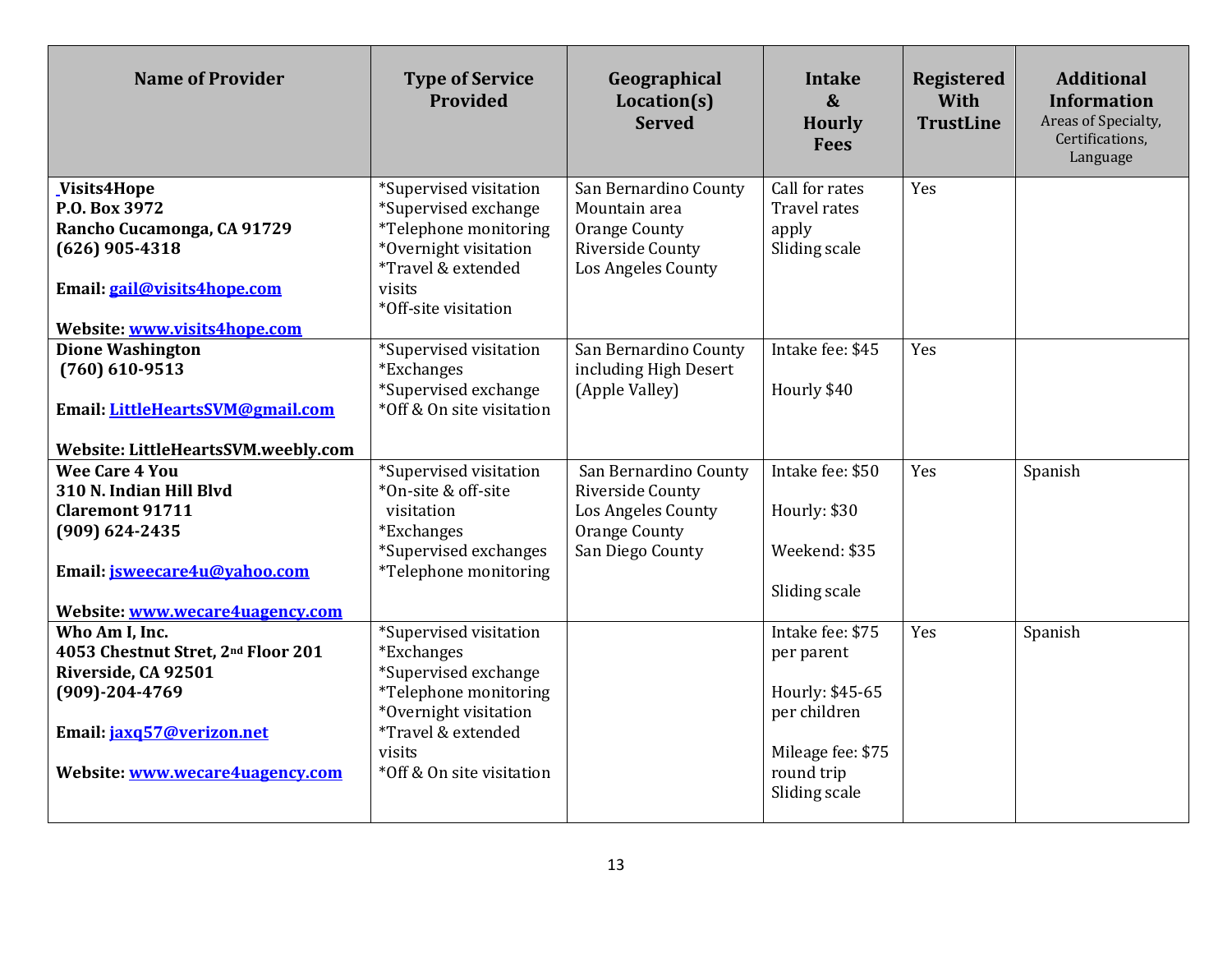# **HIGH DESERT PROVIDERS** (Adelanto, Apple Valley, Barstow, Hesperia, Lucerne Valley, Phelan, Victorville)

| <b>Name of Provider</b>                                                                                                                                                                        | <b>Type of Service</b><br>Provided                                                                                | Geographical<br>Location(s)<br><b>Served</b>    | <b>Intake</b><br>$\boldsymbol{\&}$<br><b>Hourly</b><br><b>Fees</b> | <b>Registered</b><br><b>With</b><br><b>TrustLine</b> | <b>Additional</b><br><b>Information</b><br>Areas of Specialty,<br>Certifications,<br>Language |
|------------------------------------------------------------------------------------------------------------------------------------------------------------------------------------------------|-------------------------------------------------------------------------------------------------------------------|-------------------------------------------------|--------------------------------------------------------------------|------------------------------------------------------|-----------------------------------------------------------------------------------------------|
| <b>Be Safe Visitations</b><br>P.O. Box 900692<br>Palmdale, CA 93590<br>$(661) - 347 - 8700$<br>Email: besafevisitations1@gmail.com<br>Website:<br>https://besafevisitations.weebly.com/        | *Supervised visitation<br><i>*Exchanges</i><br>*Supervised exchanges<br>*Phone Visitation<br>*Off-site visitation | High Desert- Victorville,<br>Hesperia, Adelanto | Intake Fee \$45<br>Hourly: \$45                                    | Yes                                                  |                                                                                               |
| <b>Behavioral Awareness Center of</b><br><b>San Bernardino County</b><br>15278 Main St., Suite C<br>Hesperia 92345<br>$(760)$ 947-2600<br>Email: bacsbc@verizon.net<br>Website: www.bacsbc.org | *Supervised visitation<br>*Supervised exchanges<br>*Telephone monitoring<br>*Off-site & on-site<br>visitation     | <b>High Desert</b>                              | Intake Fee \$35<br>Hourly: \$35                                    | Yes                                                  |                                                                                               |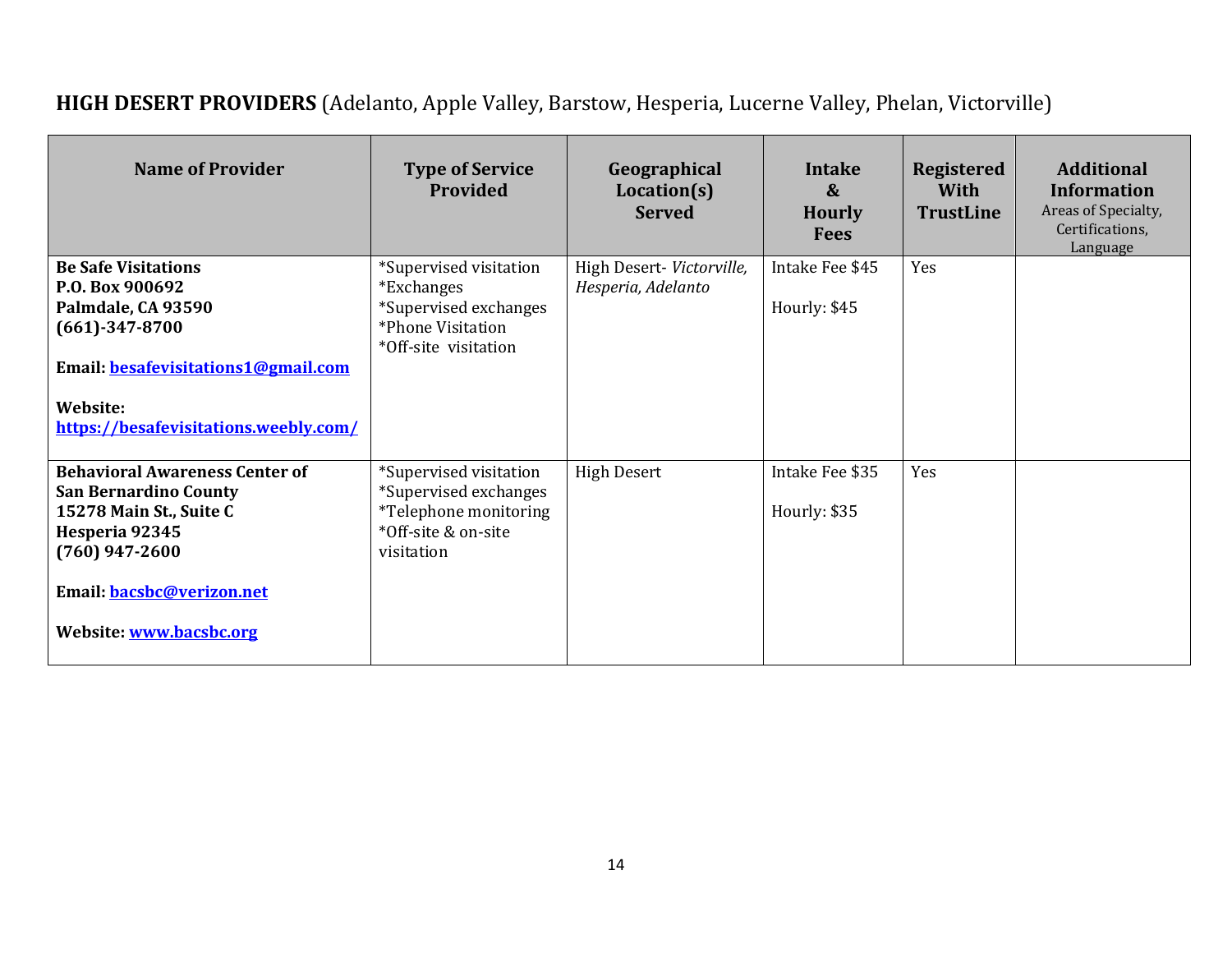| <b>Name of Provider</b>                                                                                                                                                                                     | <b>Type of Service</b><br>Provided                                                                        | Geographical<br>Location(s)<br><b>Served</b>                 | Intake<br>$\boldsymbol{\&}$<br><b>Hourly</b><br><b>Fees</b>                                                | <b>Registered</b><br>With<br><b>TrustLine</b> | <b>Additional</b><br><b>Information</b><br>Areas of Specialty,<br>Certifications,<br>Language |
|-------------------------------------------------------------------------------------------------------------------------------------------------------------------------------------------------------------|-----------------------------------------------------------------------------------------------------------|--------------------------------------------------------------|------------------------------------------------------------------------------------------------------------|-----------------------------------------------|-----------------------------------------------------------------------------------------------|
| <b>Ken Bridge Family Visitation Services</b><br>14460 Dalton Ct<br>Victorville, CA 92394<br>$(323)$ 945-0379<br>Email: Kenbridge99@gmail.com<br><b>Website:</b><br>Kenbridge-fvs.wix.com/visitations        | *Supervised visitation<br>*Supervised exchanges<br>**Telephone monitoring<br>*Off-site visitation         | <b>High Desert</b><br>San Bernardino<br><b>Inland Empire</b> | Intake Fee \$50<br>Hourly: \$35                                                                            | Yes                                           |                                                                                               |
| <b>Desert Sanctuary</b><br>703 E. Main St<br><b>Barstow 92311</b><br>$(760)$ 256-3733<br>Email: haleyhouse@verizon.net                                                                                      | *Supervised visitation<br>*On site only                                                                   | <b>High Desert (Barstow)</b>                                 | Intake fee: None<br>Hourly \$25(max<br>2 hours)                                                            | Yes                                           | Spanish                                                                                       |
| <b>Evans-Harvey Resource Center</b><br>222 E. Main St. Ste # 215<br>Barstow, CA 92311<br>$(760)$ 256-8777<br>Email: ehrc109@verizon.net                                                                     | *Supervised visitation<br>*Supervised exchanges<br>*Phone visitation<br>*Off-site & on-site<br>visitation | <b>High Desert</b>                                           | Intake fee: \$35<br>Hourly: \$45<br>(one child)<br>Weekend<br>services are 1 1/2<br>times of hourly<br>fee | Yes                                           |                                                                                               |
| <b>Family Assistance Program</b><br>15075 Seventh St<br>Victorville 92395 &<br>16857 "C" St<br>Victorville 92395<br>$(760) 843 - 0701$<br>Email: brigette@familyassist.org<br>Website: www.familyassist.org | *Supervised visitation                                                                                    | Victorville                                                  | Intake fee: None<br>Hourly \$45                                                                            | Yes                                           | Spanish                                                                                       |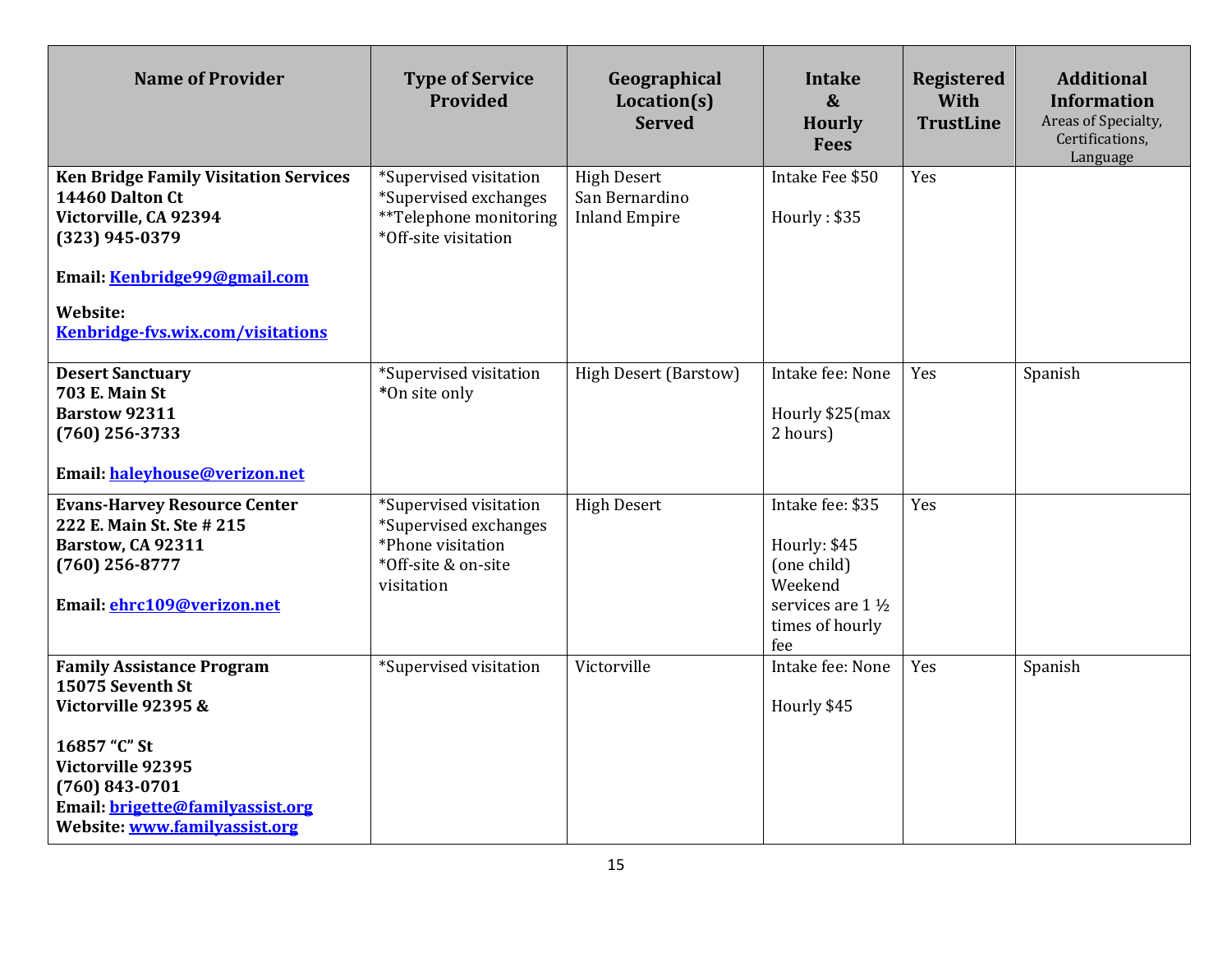## **MORONGO BASIN** (Joshua Tree, Landers, Morongo Valley, Yucca Valley, 29 Palms)

| <b>Name of Provider</b>                                                                               | <b>Type of Service</b><br>Provided                                     | Geographical<br>Location(s)<br><b>Served</b> | <b>Intake</b><br>&<br><b>Hourly</b><br><b>Fees</b>     | <b>TrustLine</b><br>or record<br>check | <b>Additional</b><br><b>Information</b><br>(Areas of Specialty,<br>Certifications, Foreign<br>Language, etc.) |
|-------------------------------------------------------------------------------------------------------|------------------------------------------------------------------------|----------------------------------------------|--------------------------------------------------------|----------------------------------------|---------------------------------------------------------------------------------------------------------------|
| <b>Unity Home</b><br>Joyce Gutierrez & Tanya Aguilar<br><b>P.O. Box 1662</b>                          | *Supervised visitation<br>*Supervised exchanges<br>*On-site visitation | All                                          | Intake fee: None<br>Hourly fee: \$10                   | Yes                                    |                                                                                                               |
| Joshua Tree 92252<br>$(760)$ 366-1247<br>Email: outreach@unity-home.com<br>Website: www.unityhome.org |                                                                        |                                              | Sliding scale:<br>volunteer<br>services in<br>exchange |                                        |                                                                                                               |